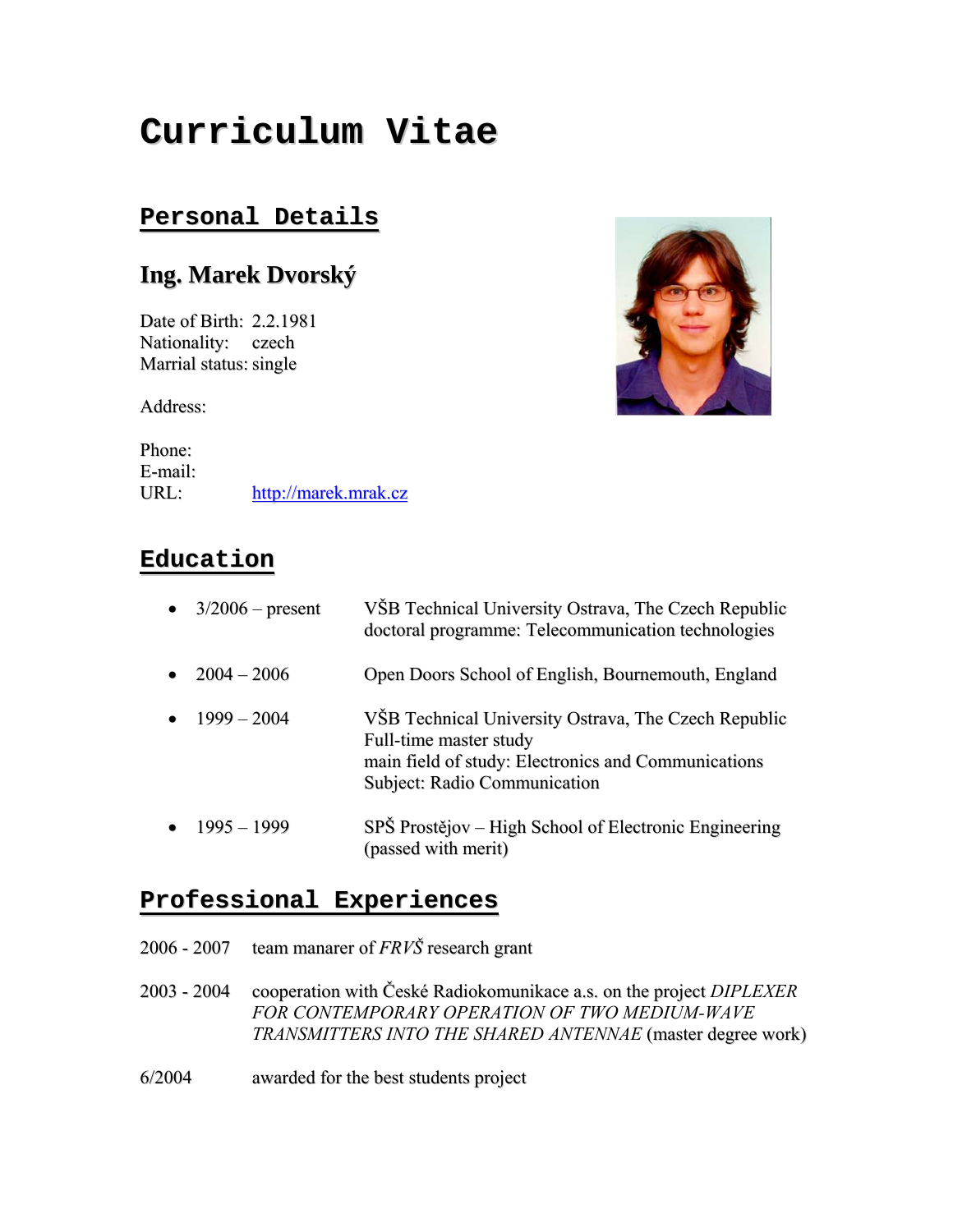#### **Skills**

| IT        | MS Windows NT, MS Office, Excel, Word, Internet, PowerPoint<br>(professional level), OS Linux, e-lerning system MOODLE |
|-----------|------------------------------------------------------------------------------------------------------------------------|
| Languages | Czech - native<br>English – advanced level (Exams: FCE Cambridge, City & Guilds ISO L2)                                |
|           | Additional Driving licence (class A,B)                                                                                 |

## **Activities**

Generally: cycling, swimming, squash, music, internet, developing language skills

Prfessionally: new communication technologies (DAB, DRM, DVB, MHP), antenna theory, do-it-yourself activities, (servicing and repairing electronic for public at home)

#### **References**

Ing. Frantisek Parák Parák Prof. Ing. Zdeněk Diviš, CSc.<br>Manager of broadcasting station university department principal Manager of broadcasting station